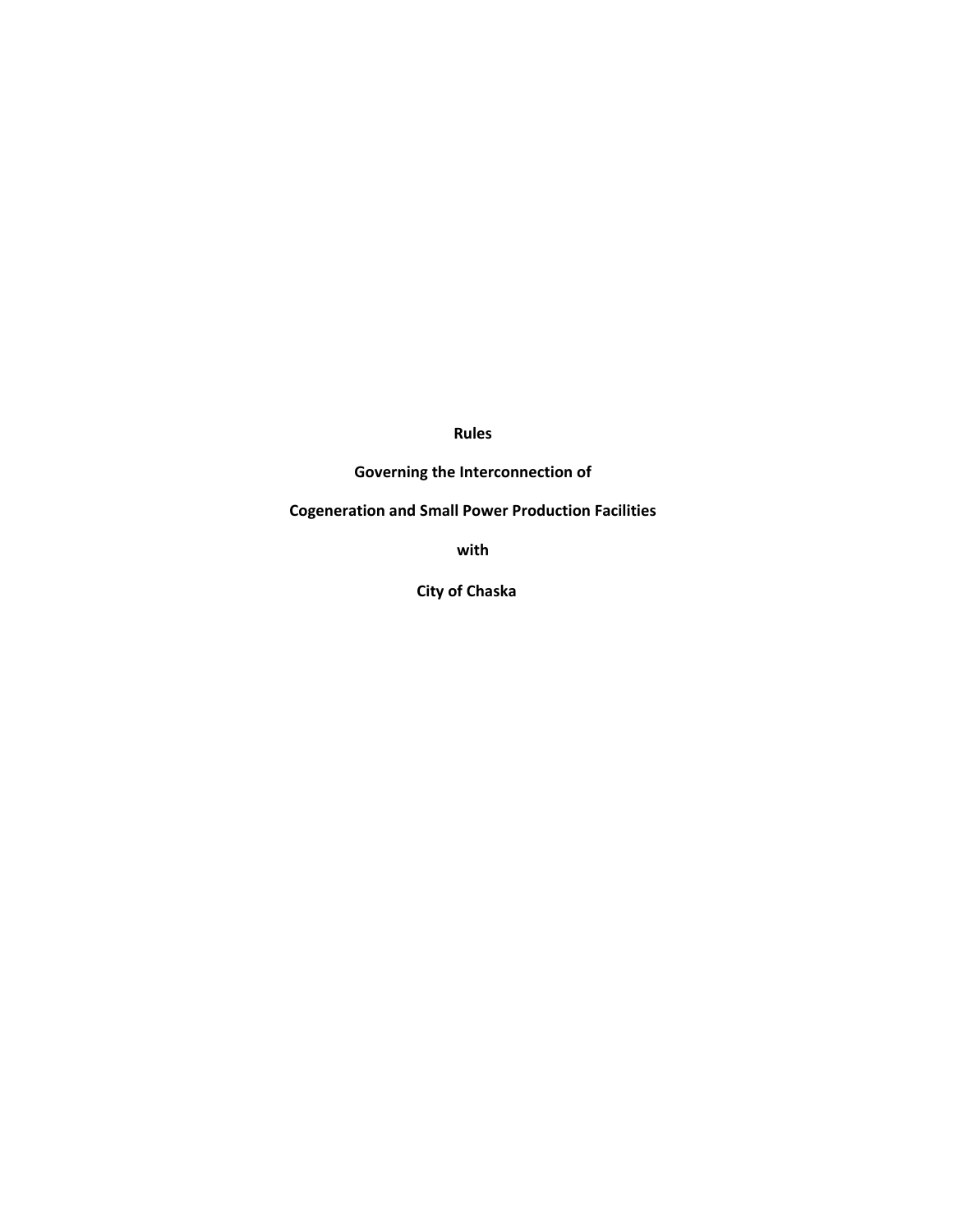## **Part A. DEFINITIONS**

**Subpart 1. Applicability.** For purposes of these rules, the following terms have the meanings given them below.

**Subp. 2. Average retail utility energy rate.** "Average retail utility energy rate" means, for any class of utility customer, the quotient of the total annual class revenue from sales of electricity minus the annual revenue resulting from fixed charges, divided by the annual class kilowatt‐hour sales. For purposes of determining the "average retail utility energy rate," the utility may consider a retail demand rate as a fixed charge and may exclude such annual revenue from the calculation. The computation shall use data from the most recent 12‐ month period available.

 to replace energy ordinarily generated by a qualifying facility's own generation equipment during **Subp. 3. Backup power.** "Backup power" means electric energy or capacity supplied by the utility an unscheduled outage of the facility.

**Subp. 4. Capacity.**  "Capacity" means the capability to produce, transmit, or deliver electric energy and is determined using the aggregate nameplate ratings of all qualifying systems located on the customer side of the point of common coupling. The nameplate ratings of each qualifying system are the maximum alternating current capacity values at the point of DER coupling that could be measured in a 15‐minute interval period.

 and the utility's wholesale provider used to generate, transmit, and distribute electricity and the **Subp. 5. Capacity costs.** "Capacity costs" means the costs associated with providing the capability to deliver energy. The utility's capacity costs consist of the capital costs of facilities from the utility fixed operating and maintenance costs of these facilities.

 **Subp. 6. Customer.** "Customer" means the person or entity named on the utility electric bill for the premises.

**Subp. 7. Energy.** "Energy" means electric energy, measured in kilowatt-hours.

**Subp. 8. Energy costs.** "Energy costs" means the variable costs associated with the production of electric energy. They consist of fuel costs and variable operating and maintenance expenses.

**Subp. 9. Firm power.** "Firm power" means energy delivered by the qualifying facility to the utility with at least a 65 percent on-peak capacity factor in the month. The capacity factor is based upon the qualifying facility's maximum metered capacity delivered to the utility during the on‐peak hours for the month.

**Subp. 10. Governing body.** "Governing body" means City Council of the City of Chaska.

**Subp. 11. Interconnection costs.** "Interconnection costs" means the reasonable costs of connecting, switching, metering, transmission, distribution, safety provisions, and administrative costs incurred by the utility that are directly related to installing and maintaining the physical facilities necessary to permit interconnected operations with a qualifying facility. Costs are considered interconnection costs only to the extent that they exceed the costs the utility would incur in selling electricity to the customer as a non‐generating customer.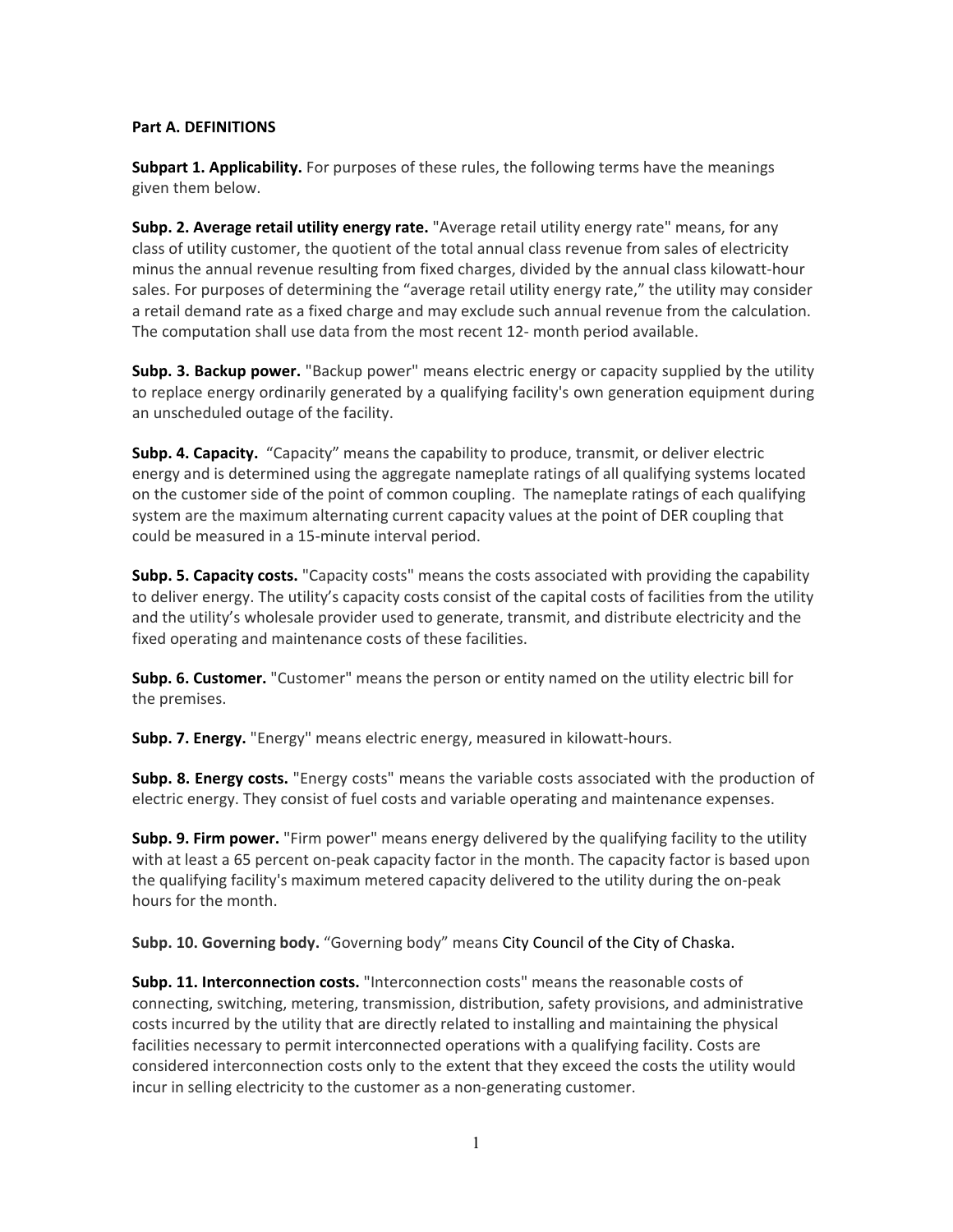**Subp. 12. Interruptible power.** "Interruptible power" means electric energy or capacity supplied by the utility to a customer subject to interruption under the provisions of the utility's tariff applicable to the retail class of customers to which the customer would belong irrespective of their ability to generate electricity.

**Subp. 13. Maintenance power.** "Maintenance power" means electric energy or capacity supplied by the utility during scheduled outages of a qualifying facility.

**Subp. 14. On‐peak hours.** "On‐peak hours" means either those hours formally designated by the utility as on‐peak for ratemaking purposes or those hours for which its typical loads are at least 85 percent of its average maximum monthly loads.

**Subp. 15. Point of common coupling.** "Point of common coupling" means the point where a qualifying facility's generation system, including the point of generator output, is connected to the utility's electric power grid.

 **Subp. 16. Point of distributed energy resource connection.** "Point of distributed energy resource of generator output, is connected to the customer's electric system and meets the current connection" means the point where a qualifying facility's generation system, including the point definition of IEEE 1547.

**Subp. 17. Purchase.** "Purchase" means the purchase by the utility of electric energy or capacity or both from a customer with a qualifying facility.

 production facility must not prevent the facility from being considered a qualifying facility for the **Subp. 18. Qualifying facility.** "Qualifying facility" means a cogeneration or small power production facility which satisfies the conditions established in Code of Federal Regulations, title 18, part 292. The initial operation date or initial installation date of a cogeneration or small power purposes of this chapter if it otherwise satisfies all stated conditions.

 **Subp. 19. Sale.** "Sale" means the sale of electric energy or capacity or both by the utility to a customer with a qualifying facility.

 **Subp. 20a. Standby charge.**  "Standby charge" means the charge imposed by the utility upon a customer with a qualifying facility for the recovery of costs for the provision of standby services necessary to make electricity service available to the customer.

 ability to generate will not be sufficient to meet the customer's need while the customer remains connected to the distribution system. **Subp. 20b. Standby service.** "Standby service" means supplemental or backup electric service or power provided by the utility that provides reliability to customers who generate all or a portion of their electricity needs from a qualifying facility greater than 40 kW when the customer's own

**Subp. 21. Supplementary power.** "Supplementary power" means electric energy or capacity supplied by the utility which is regularly used by a customer with a qualifying facility in addition to that which the facility generates itself.

**Subp. 22. System emergency.** "System emergency" means a condition on the utility's system which is imminently likely to result in significant disruption of service to customers or to endanger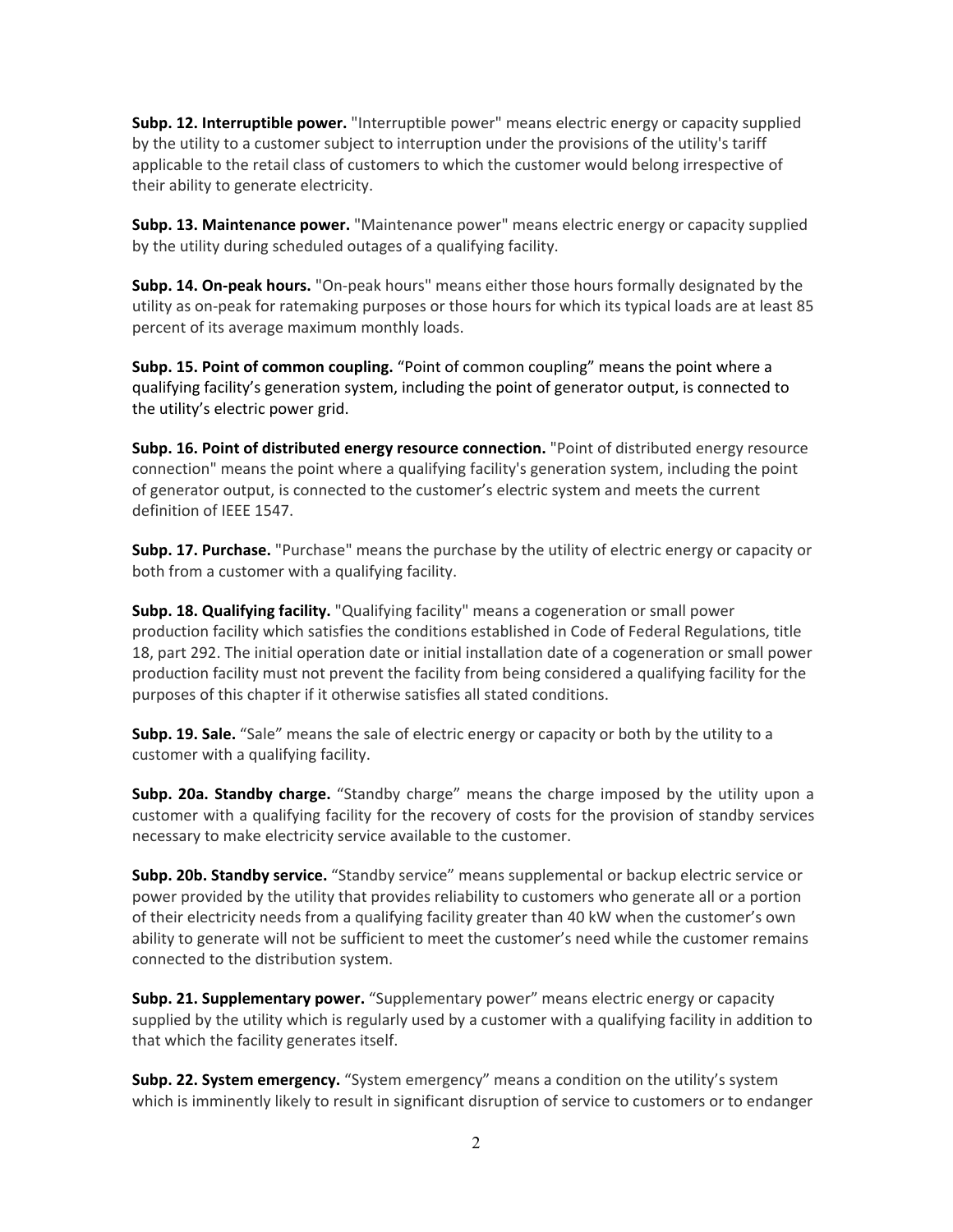life or property.

**Subp. 23. Utility.** "Utility" means City of Chaska.

#### **Part B. SCOPE AND PURPOSE**

The purpose of these rules is to implement certain provisions of Minnesota Statutes Section 216B.164; the Public Utility Regulatory Policies Act of 1978, United States Code, title 16, §824a‐3; and the Federal Energy Regulatory Commission regulations, Code of Federal Regulations, title 18, part 292. These rules shall be applied in accordance with their intent to give the maximum possible encouragement to cogeneration and small power production consistent with protection of the utility's ratepayers and the public.

#### **Part C. FILING REQUIREMENTS**

The utility shall file for review and approval by the governing body, a cogeneration and small power production tariff containing schedules 1 – 3 and shall thereafter file annual updates of schedules 1 and 2 in the first quarter of the year. Schedule 3's contents shall remain the standing guidance unless and until the utility files changes.

#### **SCHEDULE 1.**

Schedule 1 shall contain the calculation of the average retail utility energy rates for each utility customer class.

#### **SCHEDULE 2.**

Schedule 2 shall contain the rates at which the utility purchases energy and capacity. If the utility has more than one wholesale supplier, schedule 2 shall contain the rates of that supplier from which purchases may first be avoided.

#### **SCHEDULE 3.**

 Schedule 3 shall contain or indicate by reference to a publicly available document the utility's interconnection process, or "distributed generation tariff" adopted in compliance with Minnesota Statutes Section 216B.1611, subd. 3(2), including standard contract forms to be used with customers interconnecting qualifying facilities as well as general technical interconnection and interoperability requirements.

 technical requirements for distributed energy resource systems, required operating procedures The utility shall also adopt technical specifications with utility‐specific safety standards, for interconnected operations, and the functions to be performed by any control and protective apparatus.

#### **Part D. AVAILABILITY OF FILINGS**

All filings shall be maintained at the utility's general office and any other offices of the utility where rate tariffs are kept. The filings shall be made available for public inspection during normal business hours. The utility shall supply the current year's distributed generation rates, interconnection procedures and application form on the utility website, if practicable, or at the utility office.

#### **Part E. REPORTING REQUIREMENTS**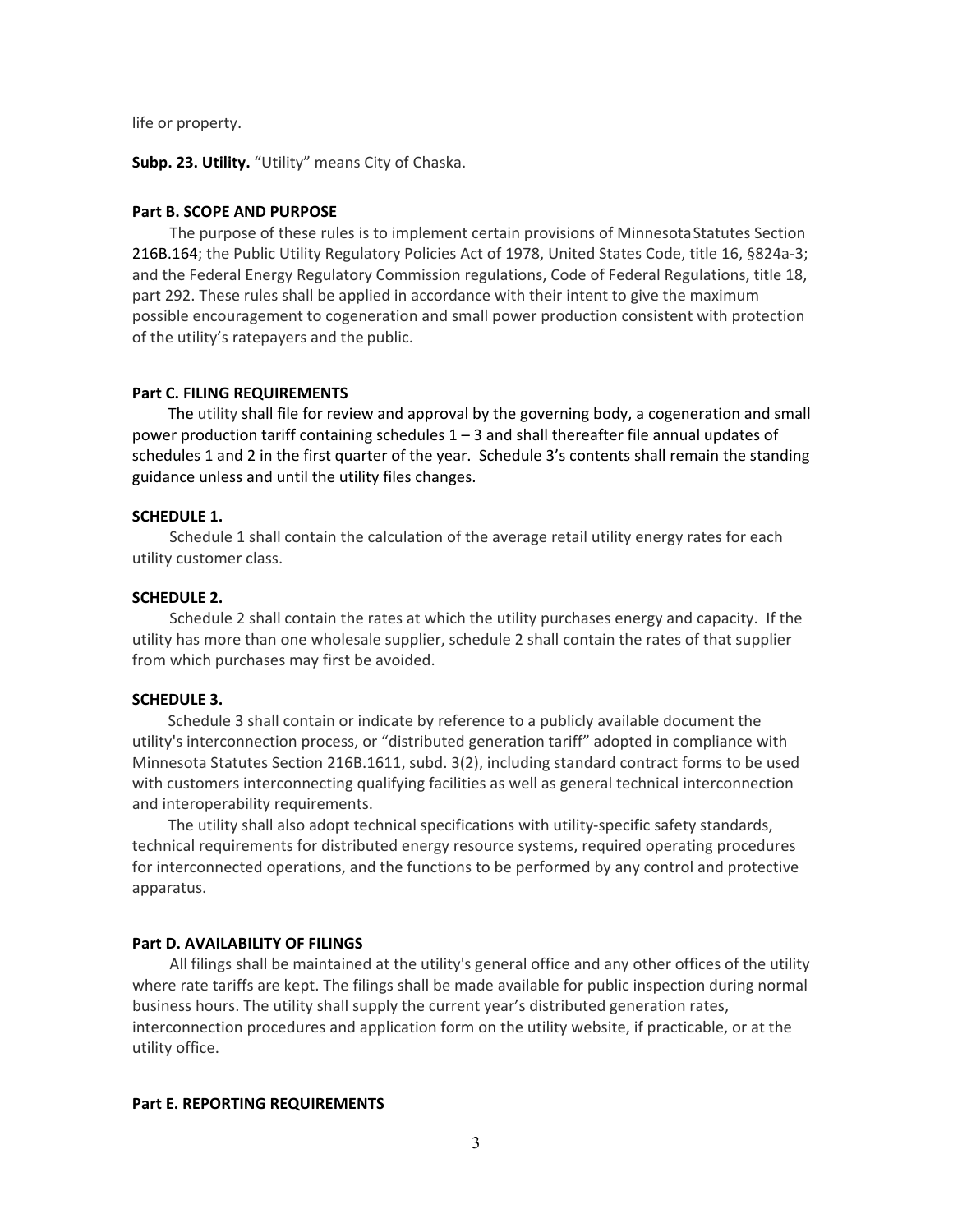The utility shall report to the governing body for its review and approval an annual report including information in subparts 1‐3. The utility shall also comply with other federal and state reporting of distributed generation to federal and state agencies expressly required by statute.

 that are currently served under average retail utility energy rate. **Subpart 1. Summary of average retail utility energy rate.** A summary of the qualifying facilities

**Subp. 2. Other qualifying facilities.** A summary of the qualifying facilities that are not currently served under average retail utility energy rate.

**Subp. 3. Wheeling.** A summary of the wheeling undertaken with respect to qualifying facilities.

# **Part F. PURCHASE AND CONTRACT REQUIREMENTS**

 **Subpart 1. Requirement to purchase.** The utility shall purchase energy and capacity from any customer who offer to sell energy and capacity from a qualifying facility to the utility and agrees to the conditions in these rules.

 **Subp. 2. Written contract.** A written contract shall be executed between a customer seeking to interconnect a qualifying facility and the utility.

## **Part G. EXCLUSIVE SERVICE RIGHT RETAINED**

 from a facility not owned or leased at a fixed periodic payment amount by the electric utility account The utility reserves its right to be the exclusive provider of electric service to all present and future customers in its service area as provided for in Minnesota Statutes, Sections 216B.40‐44. The utility, therefore, refuses permission to interconnect or to continue to purchase energy produced holder for the premise upon which the facility is located, unless that right is explicitly waived in writing by the utility for the specified facility.

### **Part H. ELECTRICAL CODE COMPLIANCE**

**Subpart 1. Compliance; standards.** The interconnection between the qualifying facility and the utility must comply with the requirements in the most recently published edition of the National Electrical Safety Code issued by the Institute of Electrical and Electronics Engineers. The interconnection is subject to subparts 2 and 3.

**Subp. 2. Interconnection.** A customer with a qualifying facility is responsible for complying with all applicable local, state, and federal codes, including building codes, the National Electrical Code (NEC), the National Electrical Safety Code (NESC), and noise and emissions standards. The utility shall require proof that the qualifying facility is in compliance with the NEC before the interconnection is made. The customer seeking to interconnect a qualifying facility must obtain installation approval from an electrical inspector recognized by the Minnesota State Board of Electricity.

**Subp. 3. Generation system.** A qualifying facility's generation system and installation must comply with the American National Standards Institute/Institute of Electrical and Electronics Engineers (ANSI/IEEE) standards applicable to the installation.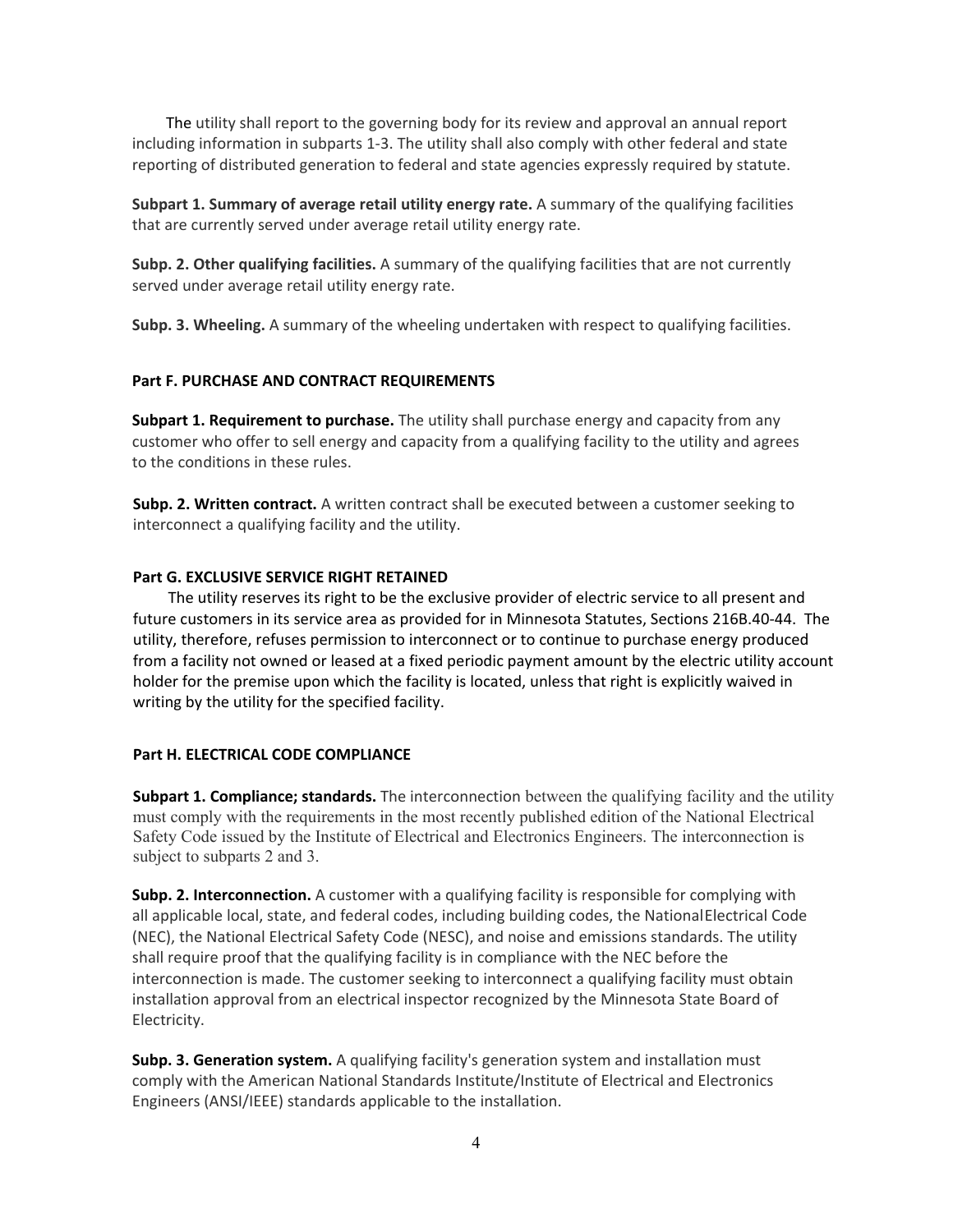#### **Part I. RESPONSIBILITY FOR APPARATUS**

A customer seeking to interconnect a qualifying facility, without cost to the utility, must furnish, install, operate, and maintain in good order and repair any apparatus the qualifying facility needs in order to operate in accordance with schedule 3.

#### **Part J. TYPES OF POWER TO BE OFFERED; STANDBY SERVICE**

**Subpart 1. Service to be offered.** The utility shall offer maintenance, interruptible, supplementary, and backup power to a customer seeking to interconnect a qualifying facility upon request.

**Subp. 2. Standby service.** The utility shall offer a customer seeking to interconnect a qualifying facility standby power or service at the utility's applicable standby rate schedule.

#### **Part K. DISCONTINUING SALES DURING EMERGENCY**

 The utility may discontinue sales to a customer with an interconnected qualifying facility during a system emergency if the discontinuance and recommencement of service is not discriminatory.

# **Part L. RATES FOR UTILITY SALES TO A CUSTOMER WITH AN INTERCONNECTED QUALIFYING FACILITY**

 may change from time to time at the discretion of the utility. Rates for sales to a customer with a qualifying facility are governed by the applicable tariff for the class of electric utility customers to which the customer belongs or would belong were they not a customer with an interconnected qualifying facility. Such rates are not guaranteed and

### **Part M. STANDARD RATES FOR PURCHASES FROM QUALIFYING FACILITIES**

 the billing date. The option chosen must be specified in the written contract required in part V. A **Subpart 1. Qualifying facilities with 100‐kilowatt capacity or less.** For qualifying facilities with capacity of 100 kilowatts or less, standard purchase rates apply. The utility shall make available four types of standard rates, described in parts M, N, O, and P. A customer interconnecting a qualifying facility with a capacity of 100 kilowatts or less must choose interconnection under one of these rates, and must specify their choice in the written contract required in part V. Any net credit to a customer for their qualifying facility must, at their option, be credited to their account with the utility or returned by check or comparable electronic payment service within 15 days of customer with an interconnected qualifying facility remains responsible for any monthly service charges and demand charges specified in the tariff under which they consume electricity from the utility.

 facility with more than 100‐kilowatt capacity has the option to negotiate a contract with the **Subp. 2. Qualifying facilities over 100‐kilowatt capacity.** A customer interconnecting a qualifying utility or, if they commit to provide firm power, be compensated under standard rates.

**Subp. 3. Grid access charge.** A customer with an interconnected qualifying facility shall be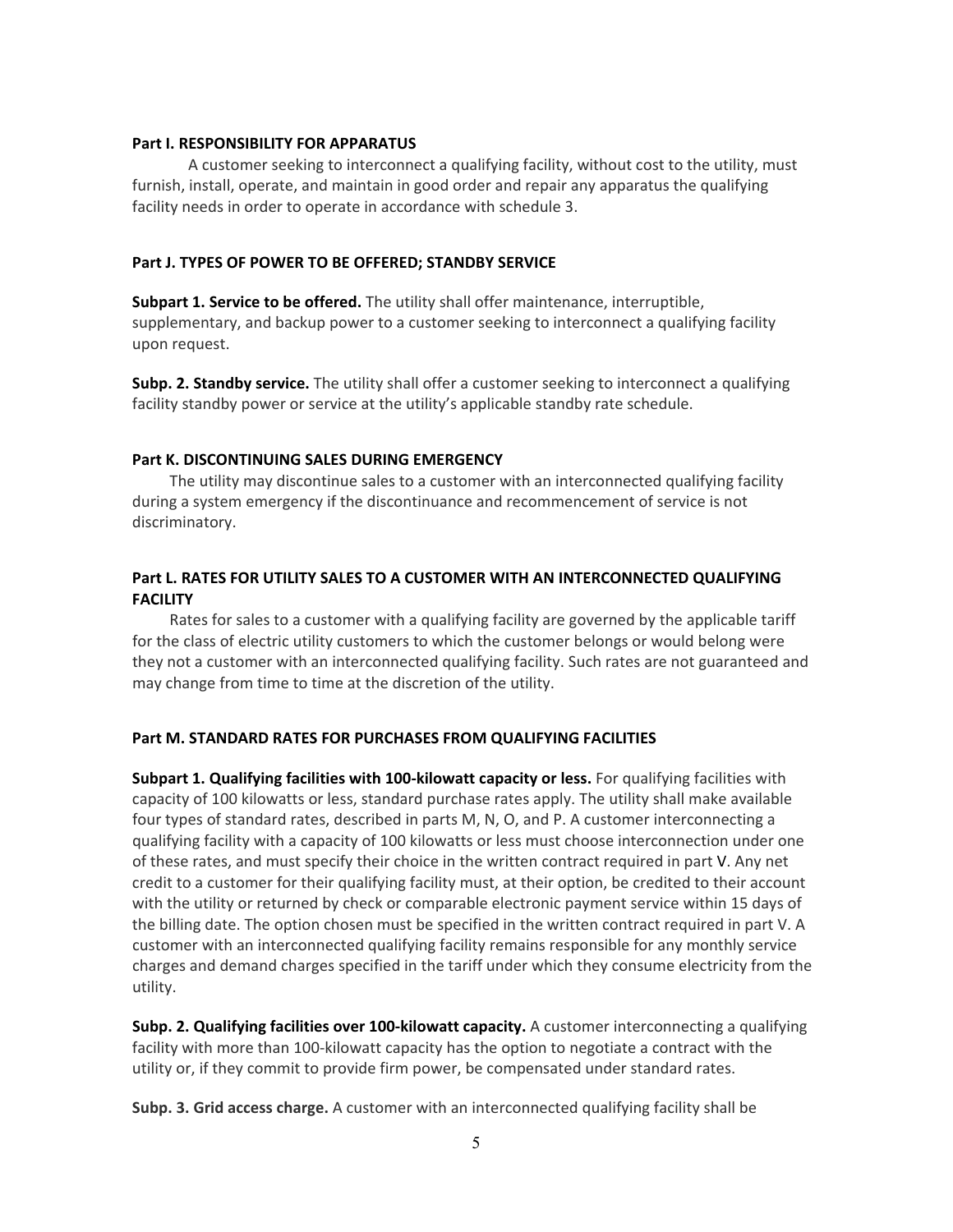assessed a monthly grid access charge to recover the fixed costs not already paid by the customer available for review by the customer of the utility upon request. through the customer's existing billing arrangement. The additional charge shall be reasonable and appropriate for the class of customer based on the most recent cost of service study defining the grid access charge. The cost‐of‐service study for the grid access charge shall be made

## **Part N. AVERAGE RETAIL UTILITY ENERGY RATE**

**Subpart 1. Applicability.** The average retail utility energy rate is available only to customers interconnecting qualifying facilities with capacity of less than 40 kilowatts who choose not to offer electric power for sale on either a time‐of‐day basis, a simultaneous purchase and sale basis or roll‐over credit basis.

 **Subp. 2. Method of billing.** The utility shall bill the customer with an interconnected qualifying facility for the excess of energy supplied by the utility above energy supplied by the qualifying facility during each billing period according to the utility's applicable retail rate schedule.

**Subp. 3. Additional calculations for billing.** When the energy generated by the qualifying facility exceeds that supplied by the utility to the customer at the same site during the same billing period, the utility shall compensate the customer for the excess energy at the average retail utility energy rate.

# **Part O. SIMULTANEOUS PURCHASE AND SALE BILLING RATE**

**Subpart 1. Applicability.** The simultaneous purchase and sale rate is available only to customers with qualifying facilities with capacity of less than 40 kilowatts who choose not to offer electric power for sale on average retail utility energy rate basis, time‐of‐day basis or roll‐ over credit basis.

 **Subp. 2. Method of billing.** A customer with a qualifying facility must be billed for all energy and capacity they consume during a billing period according to the utility's applicable retail rate schedule.

 utility. Compensation to the customer must be the energy rate shown on schedule 4. **Subp. 3. Compensation to a customer with a qualifying facility; energy purchase.** The utility shall purchase all energy which is made available to it by the qualifying facility. At the option of the customer, the qualifying facility's entire generation may be deemed to be made available to the

 provide firm power to the utility, no capacity component may be included in the compensation **Subp. 4. Compensation to a customer with a qualifying facility; capacity purchase.** If a customer with a qualifying facility provides firm power to the utility, the capacity component must be the utility's net annual avoided capacity cost per kilowatt‐hour averaged over all hours shown on schedule 4, divided by the number of hours in the billing period. If the qualifying facility does not paid to the customer.

### **Part P. TIME‐OF‐DAY PURCHASE RATES**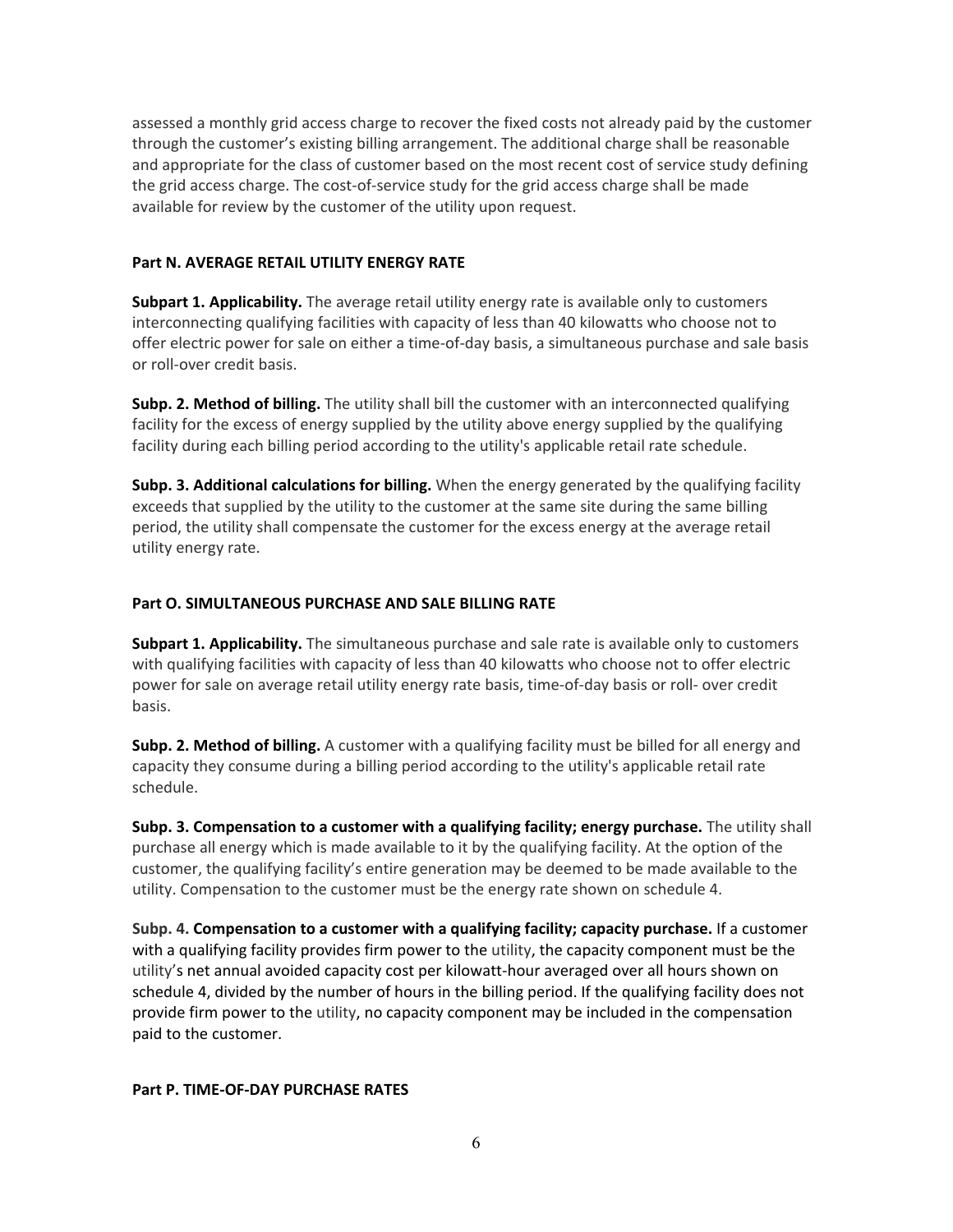**Subpart 1. Applicability.** Time-of-day rates are required for customers interconnecting qualifying facilities with capacity of 40 kilowatts or more and less than or equal to 100 kilowatts, and they are optional for customers interconnecting qualifying facilities with capacity less than 40 kilowatts. Time‐of‐day rates are also optional for customers interconnecting qualifying facilities with capacity greater than 100 kilowatts if these qualifying facilities provide firm power.

 **Subp. 2. Method of billing.** The interconnecting customer must be billed for all energy and capacity they consume during each billing period according to the utility's applicable retail rate schedule.

**Subp. 3. Compensation to qualifying facility; energy purchases.** The utility shall purchase all energy which is made available to it by the qualifying facility. Compensation to the interconnecting customer must be the energy rate shown on schedule 4.

 on schedule 4 divided by the number of on‐peak hours in the billing period. The capacity provide firm power to the utility, no capacity component may be included in the compensation **Subp. 4. Compensation to qualifying facility; capacity purchases.** If the qualifying facility provides firm power to the utility, the capacity component must be the capacity cost per kilowatt shown component applies only to deliveries during on‐peak hours. If the qualifying facility does not paid to the interconnecting customer.

# **Part Q. ROLL‐OVER CREDIT PURCHASE RATES**

 **Subpart 1. Applicability.** The roll‐over credit rate is available only to interconnecting customers with qualifying facilities with capacity of less than 40 kilowatts who choose not to offer electric power for sale on average retail utility energy rate basis, time‐of‐day basis or simultaneous purchase and sale basis.

 **Subp. 2. Method of billing.** The utility shall bill the interconnecting customer for the excess of energy supplied by the utility above energy supplied by the qualifying facility during each billing period according to the utility's applicable retail rate schedule.

**Subp. 3. Additional calculations for billing.** When the energy generated by the qualifying facility exceeds that supplied by the utility during a billing period, the utility shall apply the excess kilowatt hours as a credit to the next billing period kilowatt hour usage. Excess kilowatt hours that are not offset in the next billing period shall continue to be rolled over to the next consecutive billing period. Any excess kilowatt hours rolled over that are remaining at the end of each calendar year shall cancel with no additional compensation.

# **Part R. CONTRACTS NEGOTIATED BY CUSTOMER**

An interconnecting customer with a qualifying facility with capacity greater than 100 kilowatts must negotiate a contract with the utility setting the applicable rates for payments to the customer of avoided capacity and energy costs.

 contract under part Q must be entitled to the full avoided capacity costs of the utility. The **Subpart 1. Amount of capacity payments.** The interconnecting customer who negotiates a amount of capacity payments will be determined by the utility and the utility's wholesale power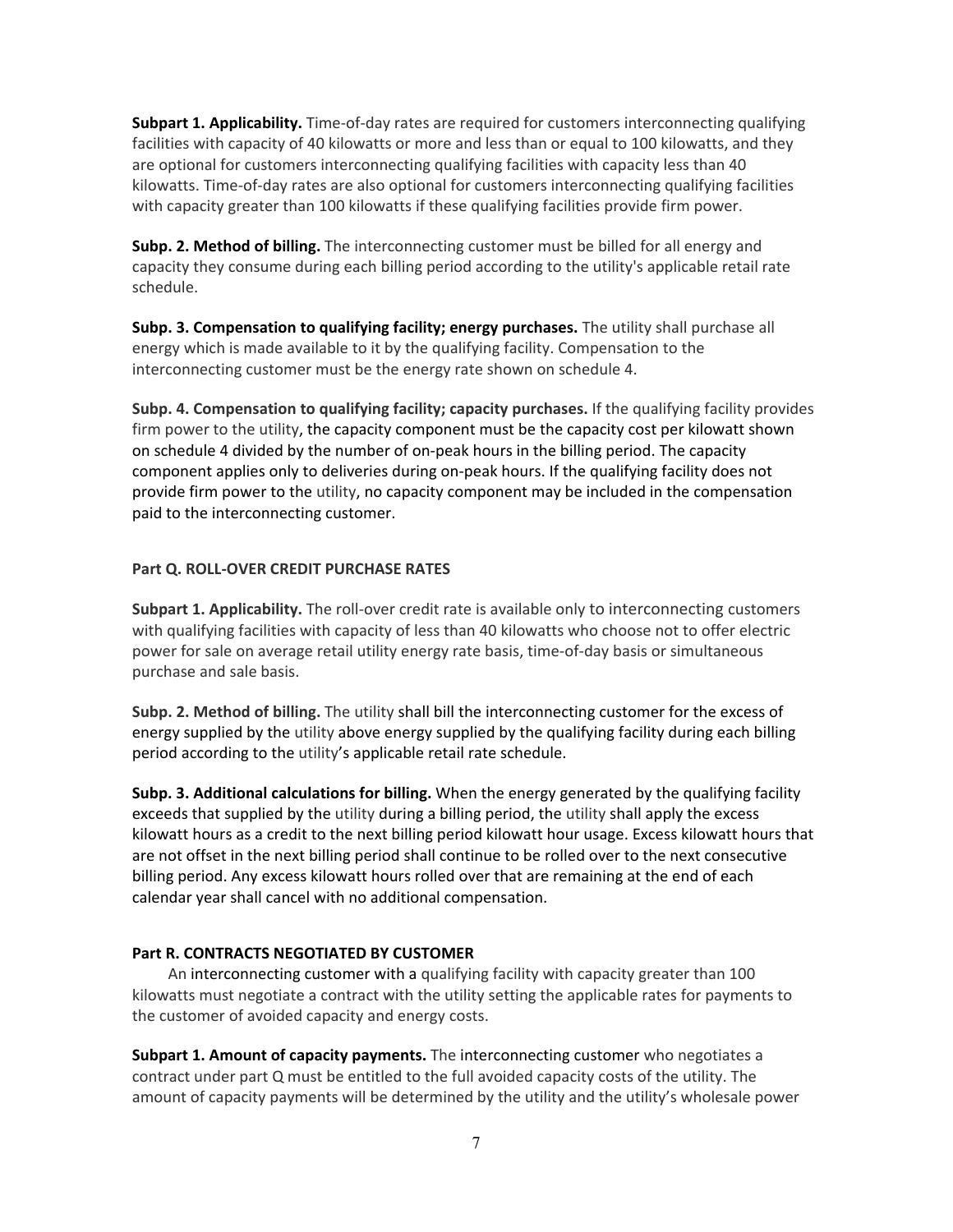provider.

 under part Q must be entitled to the full avoided energy costs of the utility. The costs must be **Subp. 2. Full avoided energy costs.** The interconnecting customer who negotiates a contract adjusted as appropriate to reflect line losses.

## **Part S. WHEELING**

 Interconnecting customers with qualifying facilities with capacity of 30 kilowatts or greater that are interconnected to the utility's distribution system who choose to sell the output of the output, the utility shall pay the interconnecting customer the payment less the charges it has qualifying facility to any other utility, must pay any appropriate wheeling charges to the utility. Within 15 days of receiving payment from the utility ultimately receiving the qualifying facility's incurred and its own reasonable wheeling costs.

# **Part T. NOTIFICATION TO CUSTOMERS**

 **Subpart 1. Contents of written notice.** Following each annual review and approval by the utility of the cogeneration rate tariffs the utility shall furnish in the monthly newsletter or similar mailing, written notice to each of its customers that the utility is obligated to interconnect with and purchase electricity from cogenerators and small power producers.

 schedules and sample contractual agreements. **Subp. 2. Availability of information.** The utility shall make available to all interested persons upon request, the interconnection process and requirements adopted by the utility, pertinent rate

### **Part U. DISPUTE RESOLUTION**

In case of a dispute between a utility and a customer interconnecting a qualifying facility or an impasse in negotiations between them, either party may petition the governing body to determine the issue.

# **Part V. INTERCONNECTION CONTRACTS**

**Subpart 1. Interconnection standards.** The utility shall provide a customer applying for interconnection with a copy of, or electronic link to, the utility's adopted interconnection process and requirements.

 the contract. The governing body has assumed all dispute responsibilities as listed in existing **Subp. 2. Existing contracts.** Any existing interconnection contract executed between the utility and a customer interconnecting a qualifying facility with capacity of less than 40 kilowatts remains in force until terminated by mutual agreement of the parties or as otherwise specified in interconnection contracts. Disputes are resolved in accordance with Part T.

 **Subp. 3. Renewable energy credits; ownership.** Generators own all renewable energy credits unless other ownership is expressly provided for by a contract between a generator and the utility.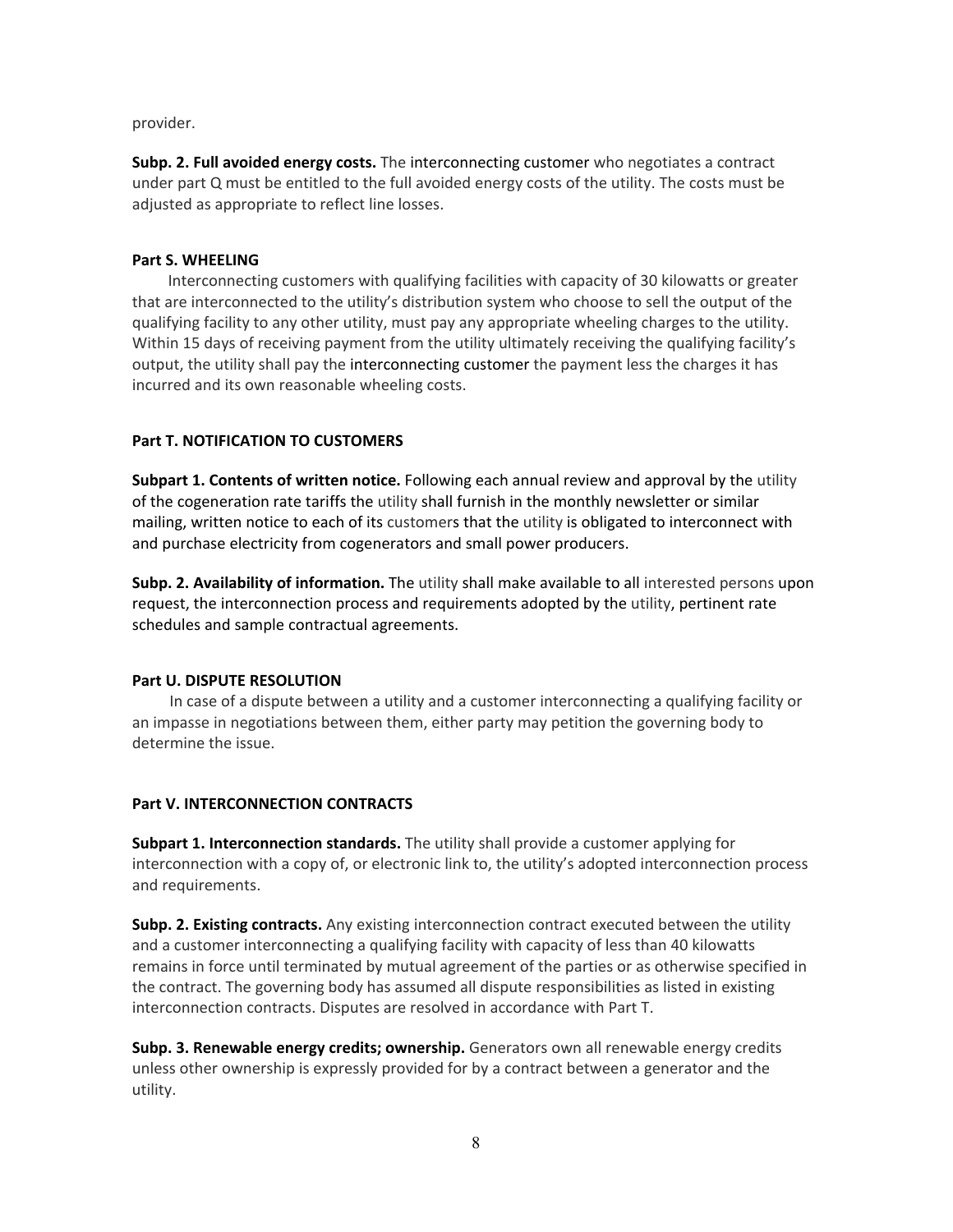### **Part W. UNIFORM CONTRACT**

The form for uniform contract form shown in subpart 1shall be used between the utility and a qualifying facility having less than 40 kilowatts of capacity.

 **Subpart 1. Uniform Contract for Cogeneration and Small Power Production Facilities.** (See attached contract form.)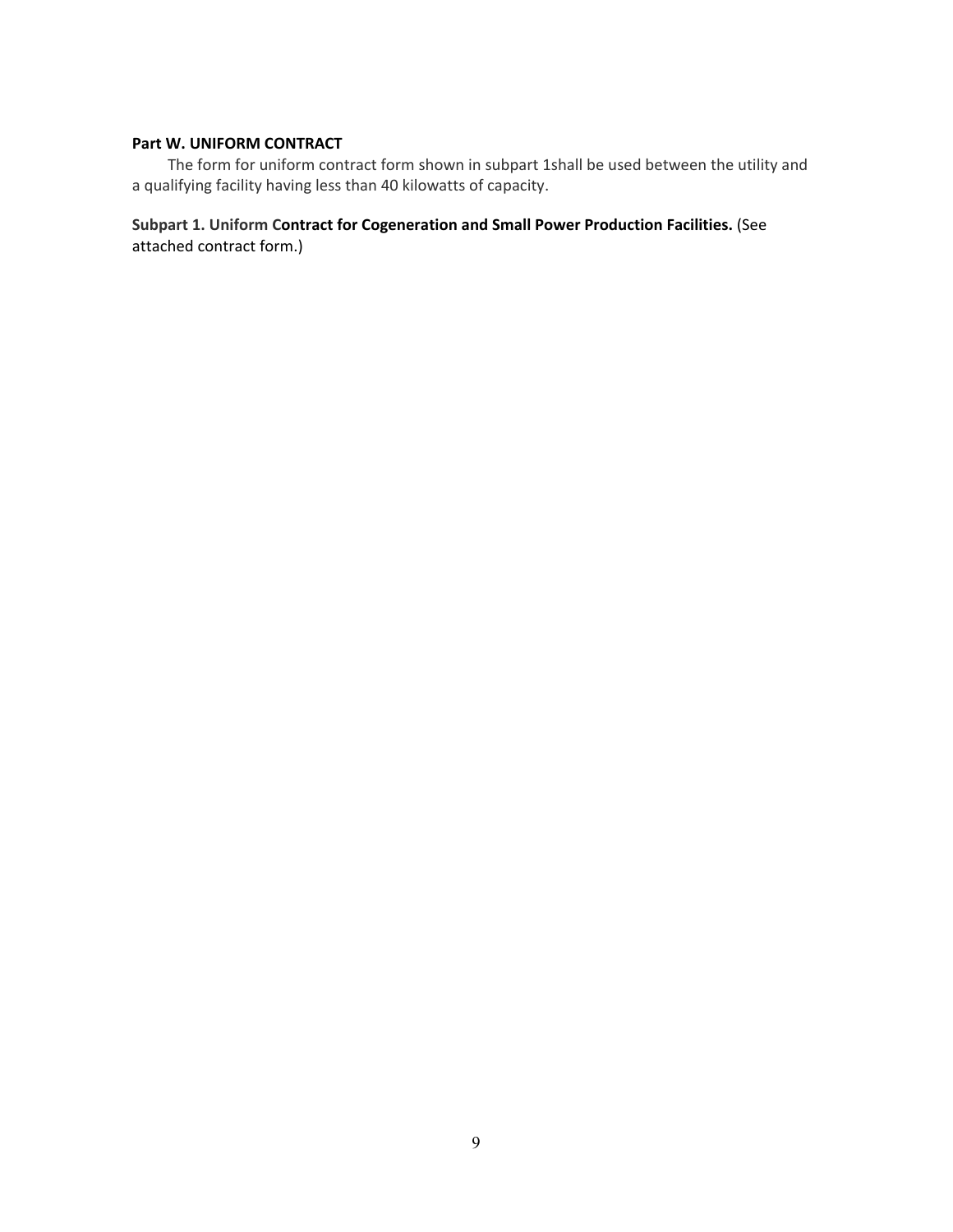# **UNIFORM CONTRACT FOR COGENERATION AND SMALL POWER PRODUCTION FACILITIES**

| THIS CONTRACT is entered into                                              |
|----------------------------------------------------------------------------|
| , a municipal utility under Minnesota law, (hereafter called Utility") and |
| (hereafter called "Customer").                                             |

## **RECITALS**

| The Customer has installed electric generating facilities, consisting of |  |
|--------------------------------------------------------------------------|--|
|--------------------------------------------------------------------------|--|

\_\_\_\_\_\_\_\_\_\_\_\_\_\_\_\_\_\_\_\_\_\_\_\_\_\_\_\_\_ (Description of facilities), rated at \_\_\_\_kilowatts AC of electricity, on

property located at

The Customer is an electric service recipient named on a service account of the Utility.

\_\_\_\_\_\_\_\_\_\_\_\_\_\_\_\_\_\_\_\_\_\_\_\_\_\_\_\_\_\_\_\_\_\_\_\_\_\_\_\_\_\_\_\_\_\_\_\_\_\_\_\_\_\_\_\_\_\_\_\_\_\_\_\_\_\_\_\_\_.

The Customer is prepared to generate electricity in parallel with the Utility.

The Customer's electric generating facilities meet the requirements of the Rules Governing Cogeneration and Small Power Production Facilities adopted by the Utility and any technical standards for interconnection the Utility has established that are authorized by those rules.

The Utility is obligated under federal and Minnesota law to accommodate interconnection with the Customer's facilities and to purchase electricity offered for sale by the Customer from those facilities.

A contract between the Customer and the Utility is required for operation of facilities interconnected with the Utility system.

### **AGREEMENTS**

The Customer and the Utility agree:

- **1.** The Utility will sell electricity to the Customer under the rate schedule in force for the class of customer to which the Customer belongs.
- **2.** The Utility will buy electricity from the Customer under the current rate schedule filed with the city council or city‐appointed governing body of the Utility. The Customer elects the rate schedule category hereinafter indicated:



a. Average retail utility energy rate.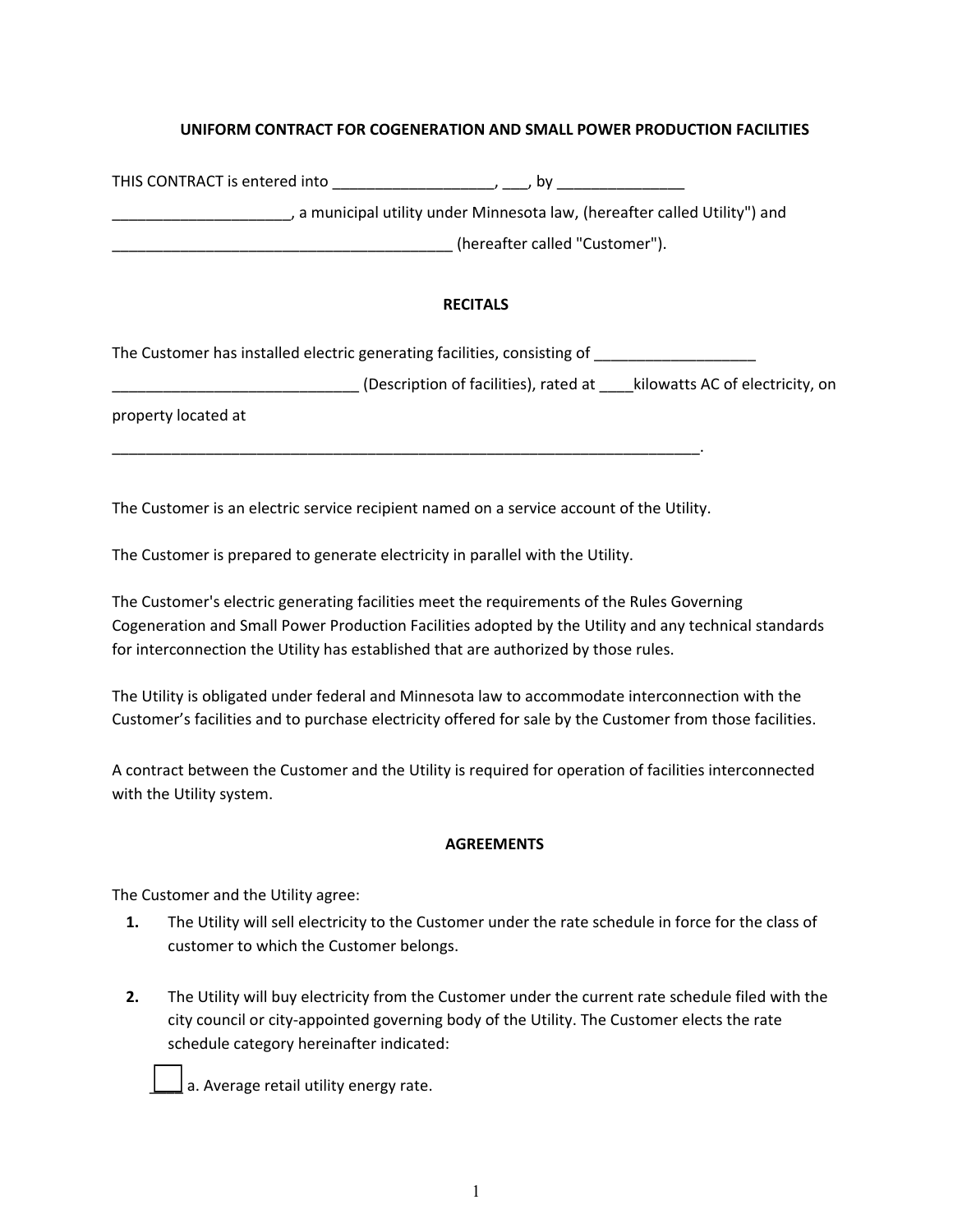- Facilities capacity must be less than 40 kW.
- | b. Simultaneous purchase and sale billing rate.
- Facilities capacity must be less than 40 kW.
- c. Roll-over credits.
- Facilities capacity must be less than 40 kW.
- \_d. Time-of-day purchase rates.
- Facilities capacity must be 40 kW or more and less than or equal to 100 kW.

A copy of the presently approved rate schedule is attached to this contract.

- **3.** The rates for sales and purchases of electricity may change over the time this contract is in force, due to actions of the Utility or the State of Minnesota, and the Customer and the Utility agree that sales and purchases will be made under the rates in effect each month during the time this contract is in force.
- **4.** The Utility will compute the charges and payments for purchases and sales for each billing period. Any net credit to the Customer, other than kilowatt‐hour credits under clause 2(c), will be made under one of the following options as chosen by the Customer.



a. Credit to the Customer's account with the Utility.

- b. Paid by check or electronic payment service to the Customer within fifteen (15) days of the billing date.
- **5.** Renewable energy credits associated with generation from the facility are owned by: \_\_\_\_\_\_\_\_\_\_\_\_\_\_\_\_\_\_\_\_\_\_\_\_\_\_\_\_\_\_\_\_\_\_\_\_\_\_\_\_\_\_\_\_\_\_\_\_\_\_\_\_\_\_\_\_\_\_\_\_\_\_\_\_.
- policies adopted by the Utility not prohibited by the rules governing cogeneration and small **6.** The Customer must operate their electric generating facilities within any rules, regulations, and power production facilities on the Utility's system which provide reasonable technical connection and operating specifications for the facilities and are consistent with the Minnesota Public Utilities Commission's rules adopted under Minnesota Statutes §216B.164, subdivision 6.
- will be sold to an end user in violation of the Utility's exclusive right to provide electric service in its service area under Minnesota Statutes, Section 216B.37‐44. **7.** The Customer will not enter into an arrangement whereby electricity from the generating facilities
- **8.** The Customer will operate their electric generating facilities so that they conform to the national, state, and local electric and safety codes, and the Customer will be responsible for the costs of conformance.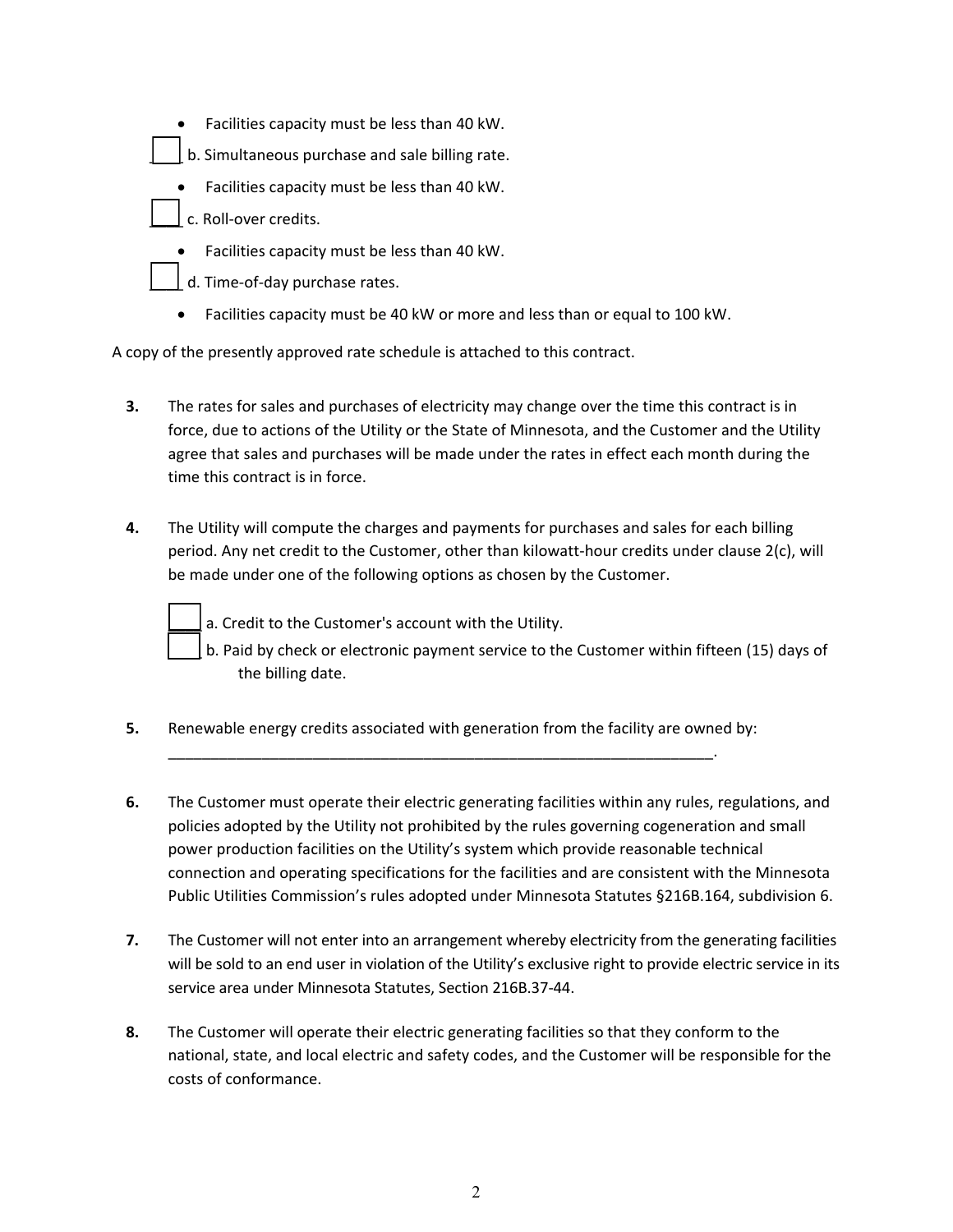**9.** The Customer is responsible for the actual, reasonable costs of interconnection which are estimated to be \$ The Customer will pay the Utility in this way:

\_\_\_\_\_\_\_\_\_\_\_\_\_\_\_\_\_\_\_\_\_\_\_\_\_\_\_\_\_\_\_\_\_\_\_\_\_\_\_\_\_\_\_\_\_\_\_\_\_\_\_\_\_.

**10.** The Customer will give the Utility reasonable access to its property and electric generating facilities if the configuration of those facilities does not permit disconnection or testing from the Utility 's side of the interconnection. If the Utility enters the Customer's property, the Utility will remain responsible for its personnel.

\_\_\_\_\_\_\_\_\_\_\_\_\_\_\_\_\_\_\_\_\_\_\_\_\_\_\_\_\_\_\_\_\_\_\_\_\_\_\_\_\_\_\_\_\_\_\_\_\_\_\_\_\_\_\_\_\_\_\_\_\_\_\_\_\_\_\_\_\_\_\_\_\_\_\_\_\_\_

- Utility will not discriminate against the Customer when it stops providing electricity or when it **11.** The Utility may stop providing electricity to the Customer during a system emergency. The resumes providing electricity.
- quality, safety or reliability issues to the Utility's electric distribution system. **12.** The Utility may stop purchasing electricity from the Customer when necessary for the Utility to construct, install, maintain, repair, replace, remove, investigate, or inspect any equipment or facilities within its electric system. The Utility may stop purchasing electricity from the Customer in the event the generating facilities listed in this contract are documented to be causing power

\_\_\_\_\_\_\_\_\_\_\_\_\_\_\_\_\_\_\_\_\_\_\_\_\_\_\_\_\_\_\_\_\_\_\_\_\_\_\_\_\_\_\_\_\_\_\_\_\_\_\_\_\_\_\_\_\_\_\_\_\_\_\_\_\_\_\_\_\_\_\_\_\_\_\_\_\_\_

The Utility will notify the Customer in this way before it stops purchasing electricity:

\_\_\_\_\_\_\_\_\_\_\_\_\_\_\_\_\_\_\_\_\_\_\_\_\_\_\_\_\_\_\_\_\_\_\_\_\_\_\_\_\_\_\_\_\_\_\_\_\_\_\_\_\_.

- **13.** The Customer will keep in force general liability insurance against personal or property damage due to the installation, interconnection, and operation of its electric generating facilities. The amount of insurance coverage will be \$ \_\_\_\_\_\_\_\_\_\_\_\_\_. (The amount must be consistent with requirements for like‐sized facilities under the interconnection process or distributed generation tariff adopted by the Utility pursuant to Minnesota Statutes §216B.1611, subdivision 3, clause 2.)
- **14.** The Customer and the Utility agree to attempt to resolve all disputes arising hereunder promptly and in a good faith manner.
- 15. The city council or city-appointed body governing the Utility has authority to consider and determine disputes, if any, that arise under this contract in accordance with procedures in the rules it adopts implementing Minnesota Statutes Section 216B.164, pursuant to subdivision 9 thereunder.
- **16.** This contract becomes effective as soon as it is signed by the Customer and the Utility. This contract will remain in force until either the Customer or the Utility gives written notice to the other that the contract is canceled. This contract will be canceled thirty (30) days after notice is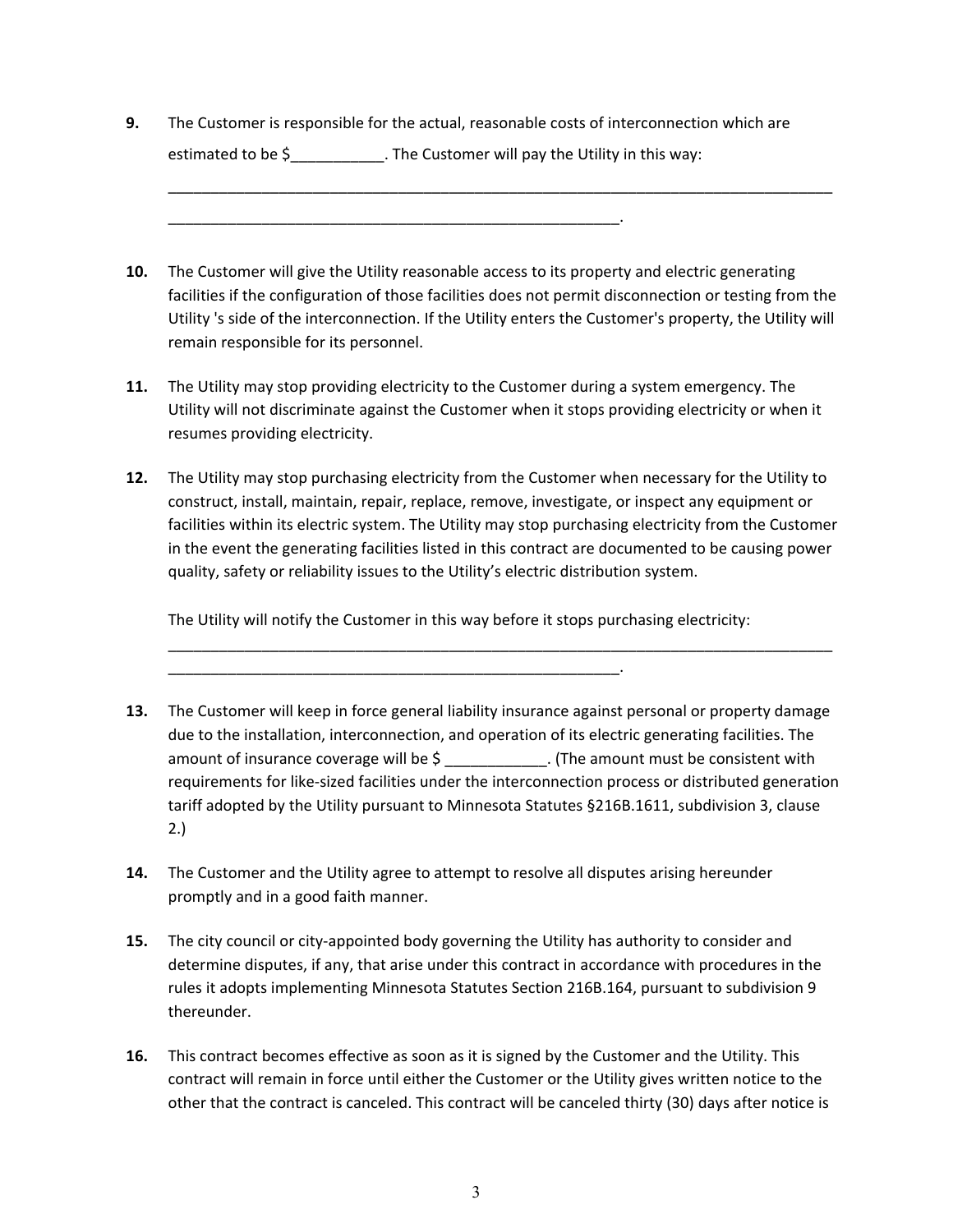given. If the listed electric generating facilities are not interconnected to the Utility's distribution system within twelve months of the contract being signed by the Customer and the Utility, the contract terminates. The Customer and the Utility may delay termination by mutual agreement.

- **17.** Neither the Customer nor the Utility will be considered in default as to any obligation if the Customer or the Utility is prevented from fulfilling the obligation due to an act of nature, labor disturbance, act of public enemy, war, insurrection, riot, fire, storm or flood, explosion, breakage or accident to machinery or equipment, an order, regulation or restriction imposed by governmental, military or lawfully established civilian authorities, or other cause beyond the Customer's or Utility's control. However, the Customer or Utility whose performance under this contract is hindered by such an event shall make all reasonable efforts to perform its obligations.
- **18.** This contract can only be amended or modified by mutual agreement in writing signed by the Customer and the Utility.
- 19. The Customer must notify the Utility prior to any change in the electric generating facilities' capacity size or generating technology according to the interconnection process adopted by the Utility.
- Utility if the Customer fails to comply with applicable interconnection design requirements or this contract by the Customer unless cured with notice of cure received by the Utility prior to **20.** Termination of this contract is allowed (i) by the Customer at any time without restriction; (ii) by Mutual Agreement between the Utility and the Customer; (iii) upon abandonment or removal of electric generating facilities by the Customer; (iv) by the Utility if the electric generating facilities are continuously non-operational for any twelve (12) consecutive month period; (v) by the fails to remedy a violation of the interconnection process; or (vi) by the Utility upon breach of termination.
- **21.** In the event this contract is terminated, the Utility shall have the rights to disconnect its facilities or direct the Customer to disconnect its generating facilities.
- **22.** This contract shall continue in effect after termination to the extent necessary to allow either the Utility or the Customer to fulfill rights or obligations that arose under the contract.
- **23.** Transfer of ownership of the generating facilities shall require the new owners and the Utility to execute a new contract. Upon the execution of a new contract with the new owners this contract shall be terminated.
- of any person or damage to property, costs and expenses, reasonable attorneys' fees and court **24.** The Customer and the Utility shall at all times indemnify, defend, and save each other harmless from any and all damages, losses, claims, including claims and actions relating to injury or death costs, arising out of or resulting from the Customer's or the Utility's performance of its